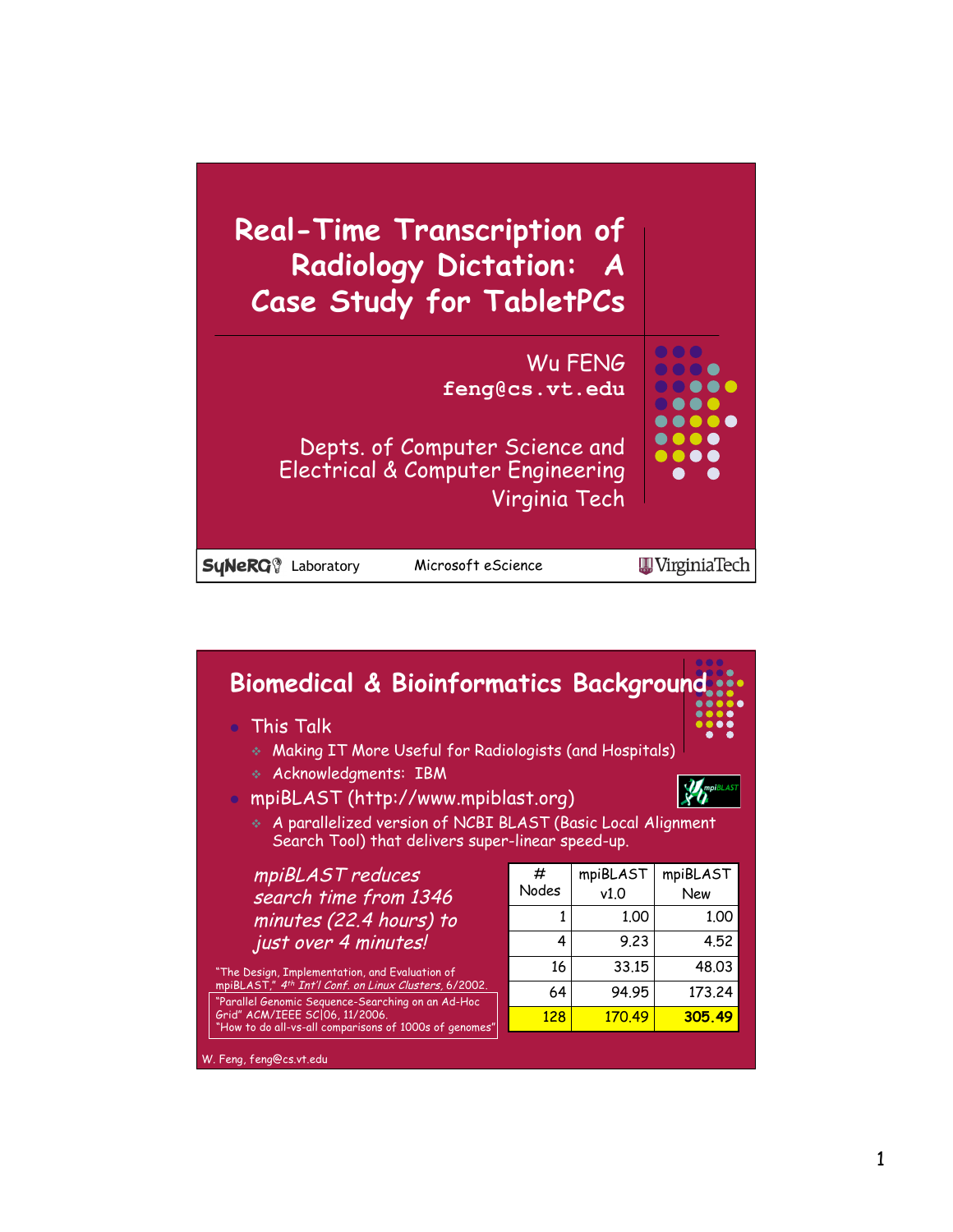## **Overview**

- **Motivation**
- Approach
- **Speech Recognition System**
- **Handwriting Recognition System**
- **Gesture Recognition System**
- Integrated Multimodal Environment for Immediate Radiology Transcription
- Usage Scenarios
- Case Study
- **Conclusion**



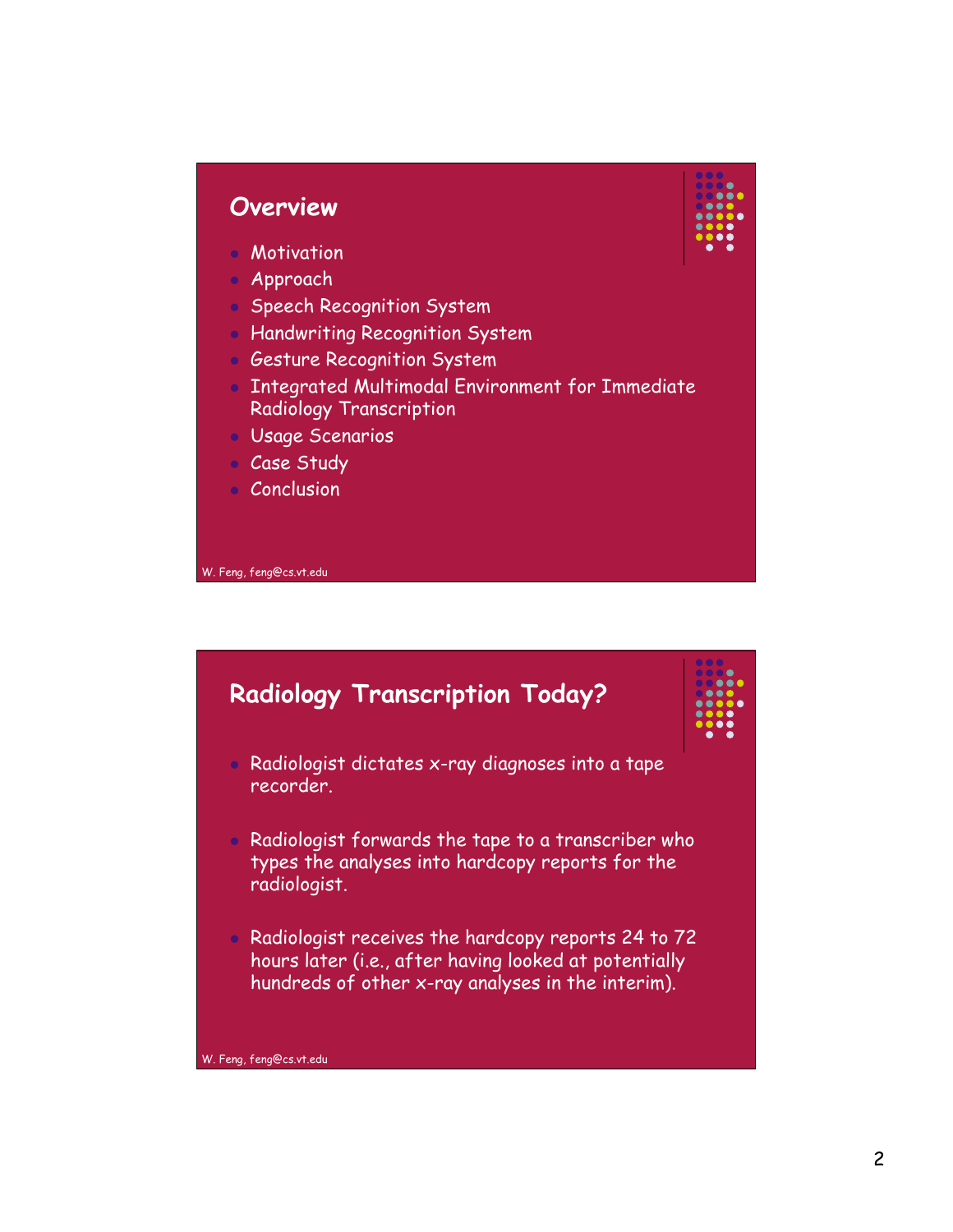## **Motivation: Radiology**



### Issues

- Previously such transcription was performed at (or near) the hospital. Now such transcription is outsourced overseas?!
- Slow turnaround means that the radiologist cannot be expected to remember exactly what (s)he dictated for each individual x-ray, thus increasing the liability to the hospital.

## Challenge

- Immediate turnaround time on radiology transcription
	- Lower cost (by leveraging information technology to eliminate the need for transcribers).
	- Significantly reduced liability to the hospital.

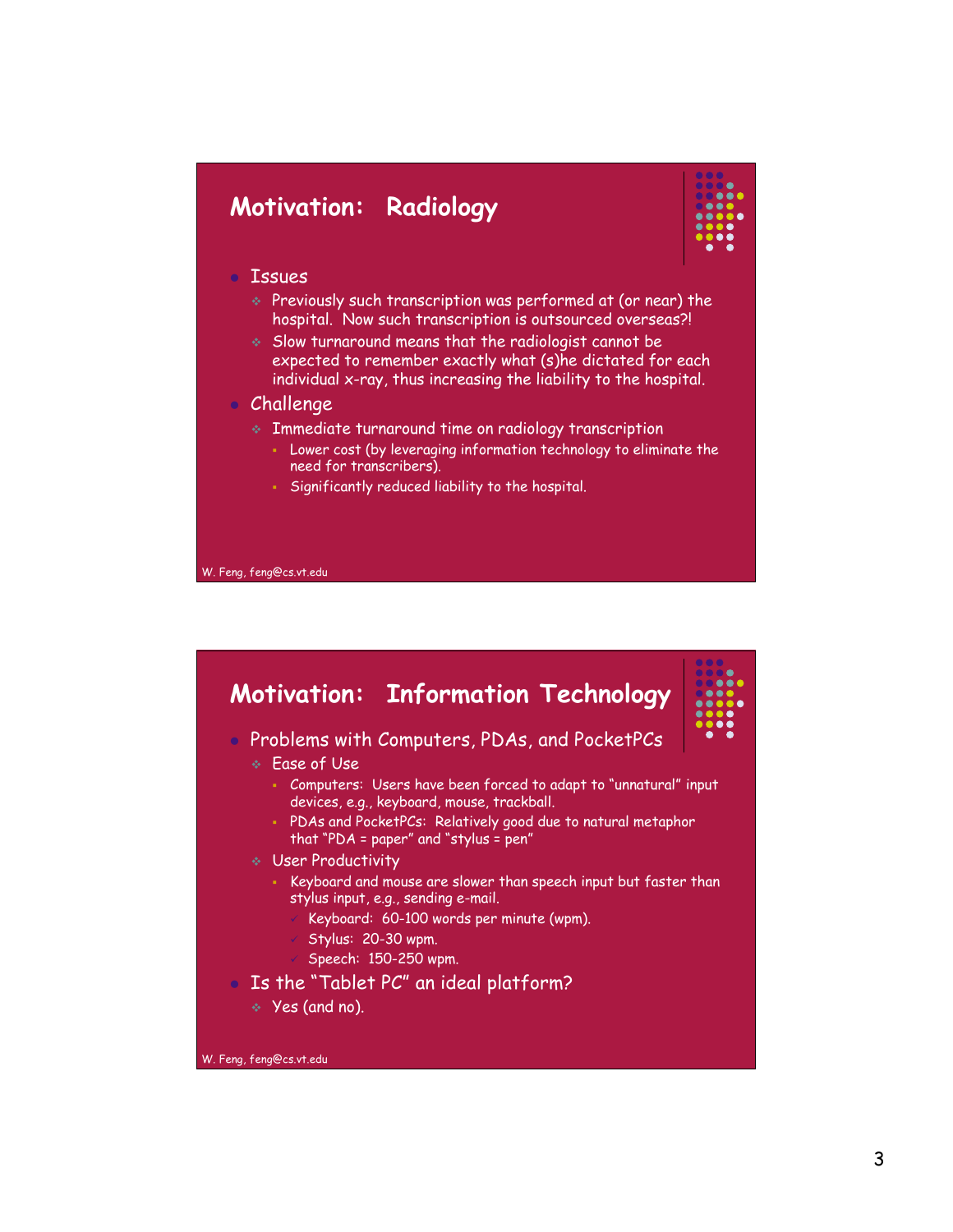## **Overview**



- **Motivation** Approach
- **Speech Recognition System**
- **Handwriting Recognition System**
- **Gesture Recognition System**
- Integrated Multimodal Environment for Immediate Radiology Transcription
- Usage Scenarios
- Case Study
- **Conclusion**

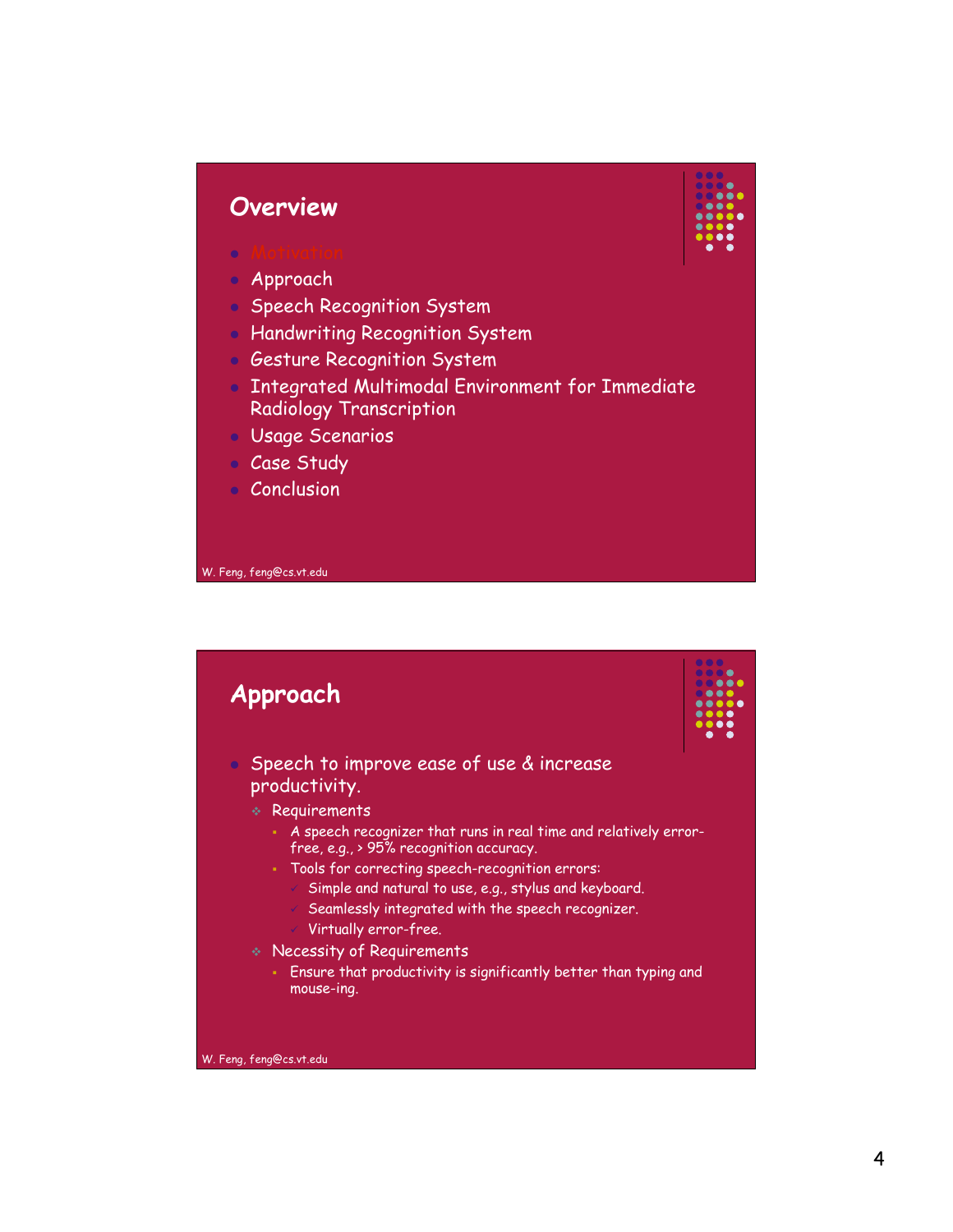

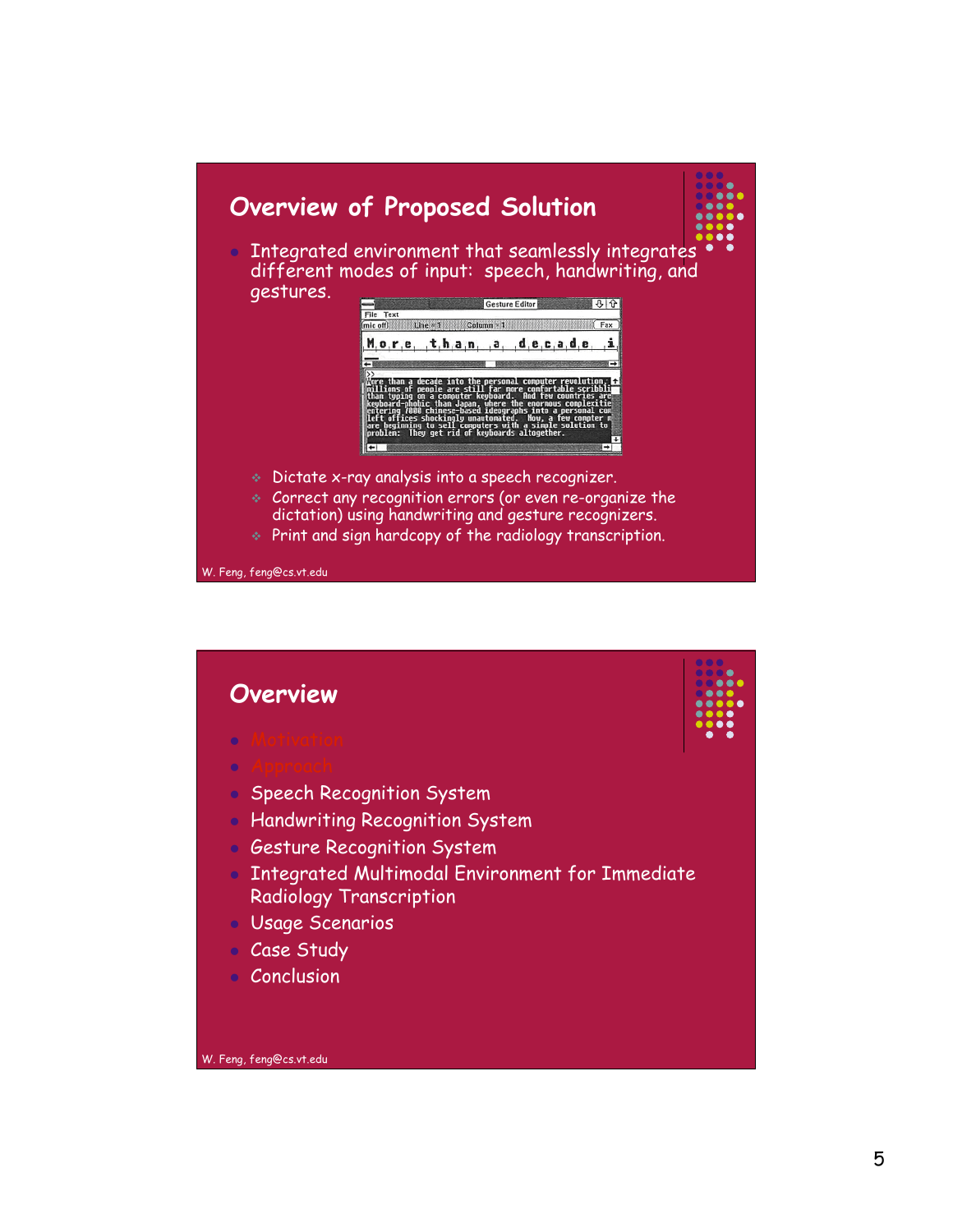# **Speech Recognition System**



- Requirements
	- Real time and relatively error-free, e.g., 95% accurate.
- Currently Available Systems
	- IBM ViaVoice & Dragon Systems Naturally Speaking.
		- Continuous-speech processing produces pseudo-real-time and error-prone, i.e., typically 70-75%, recognition.
- Our System
	- Reduce computational complexity; improve recognition.
		- Customized speech profile for each individual.
		- Discrete speech processing (i.e., talking like a robot).
		- Result: Real-time and relatively error-free recognition, i.e., 95% on average.

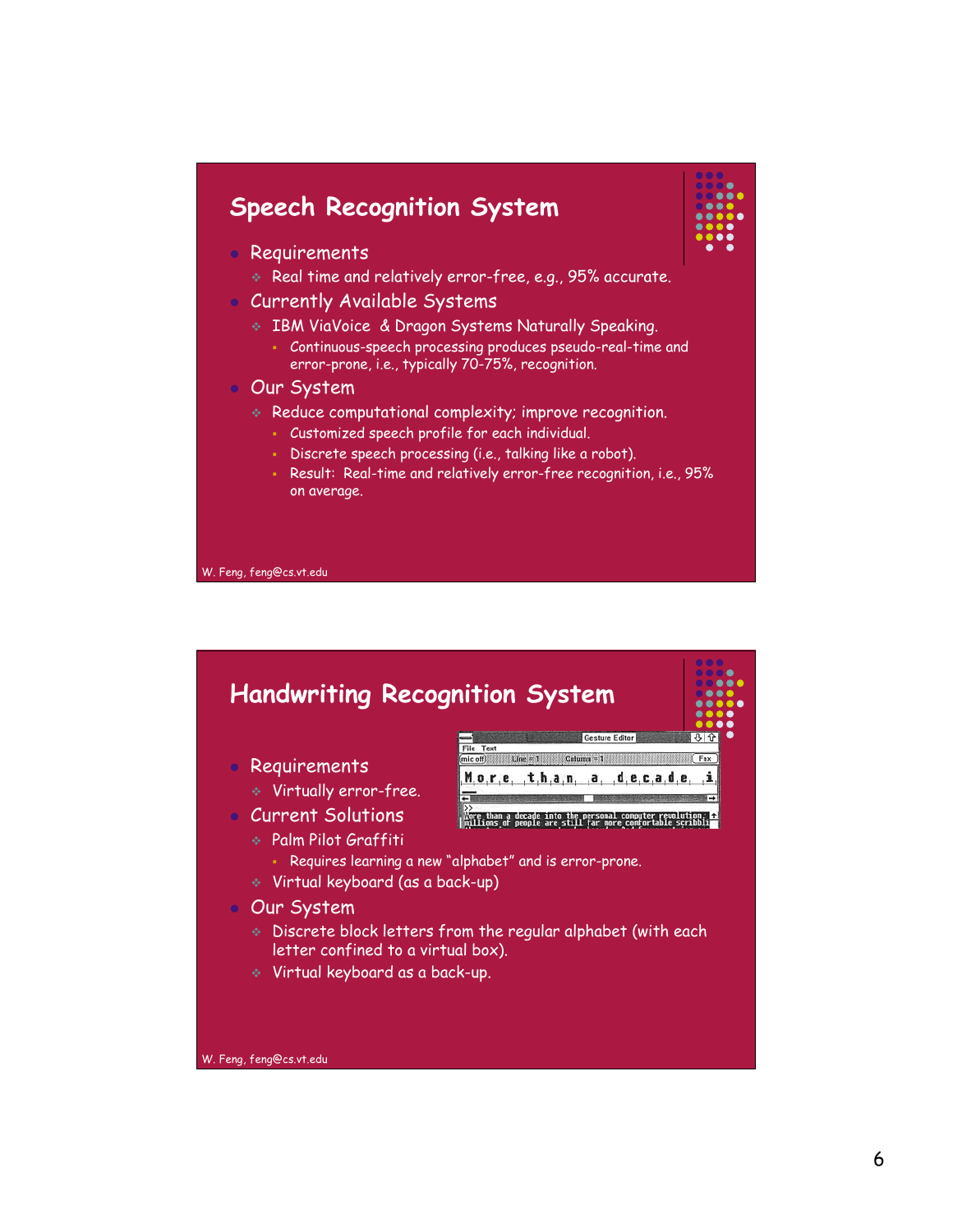

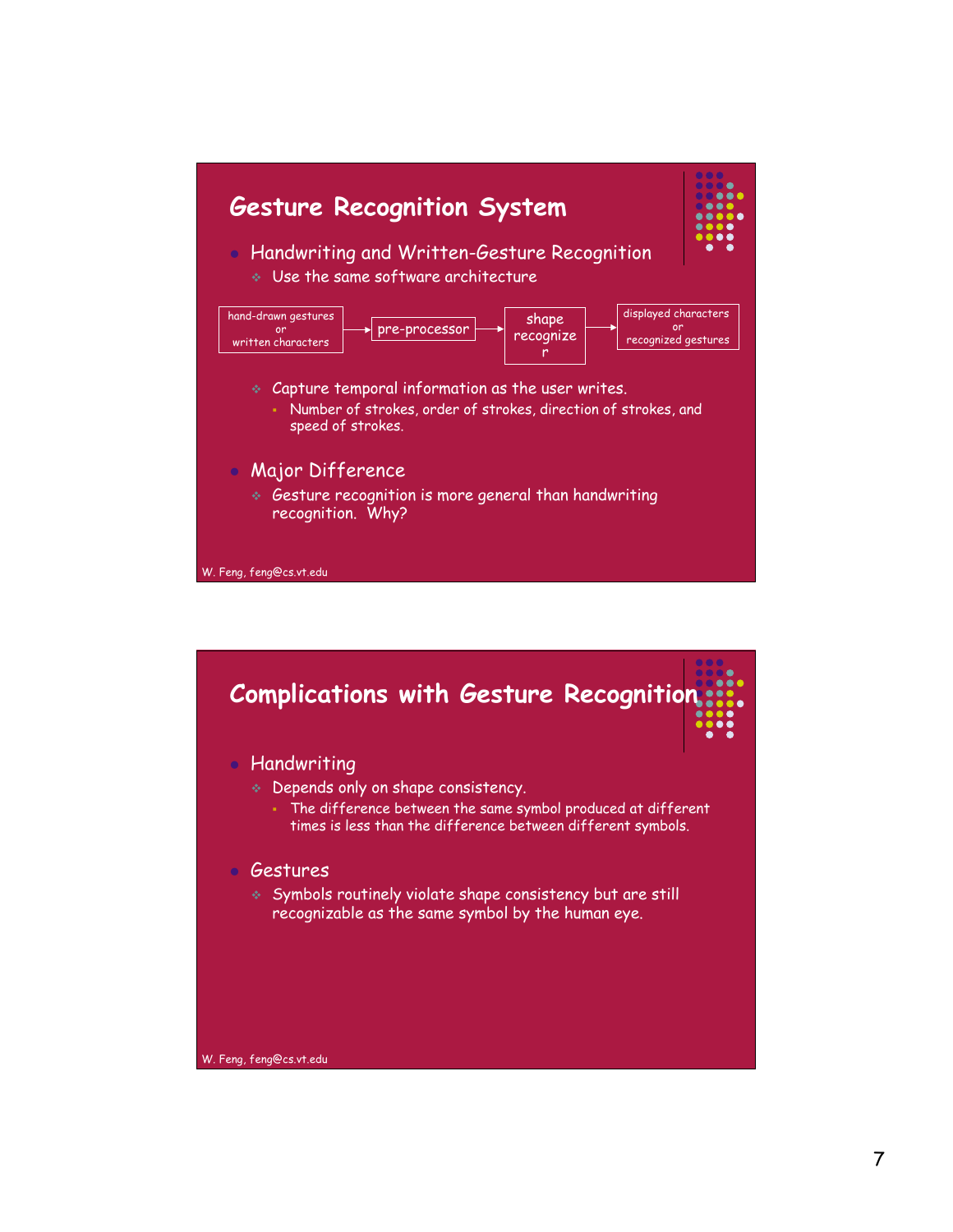

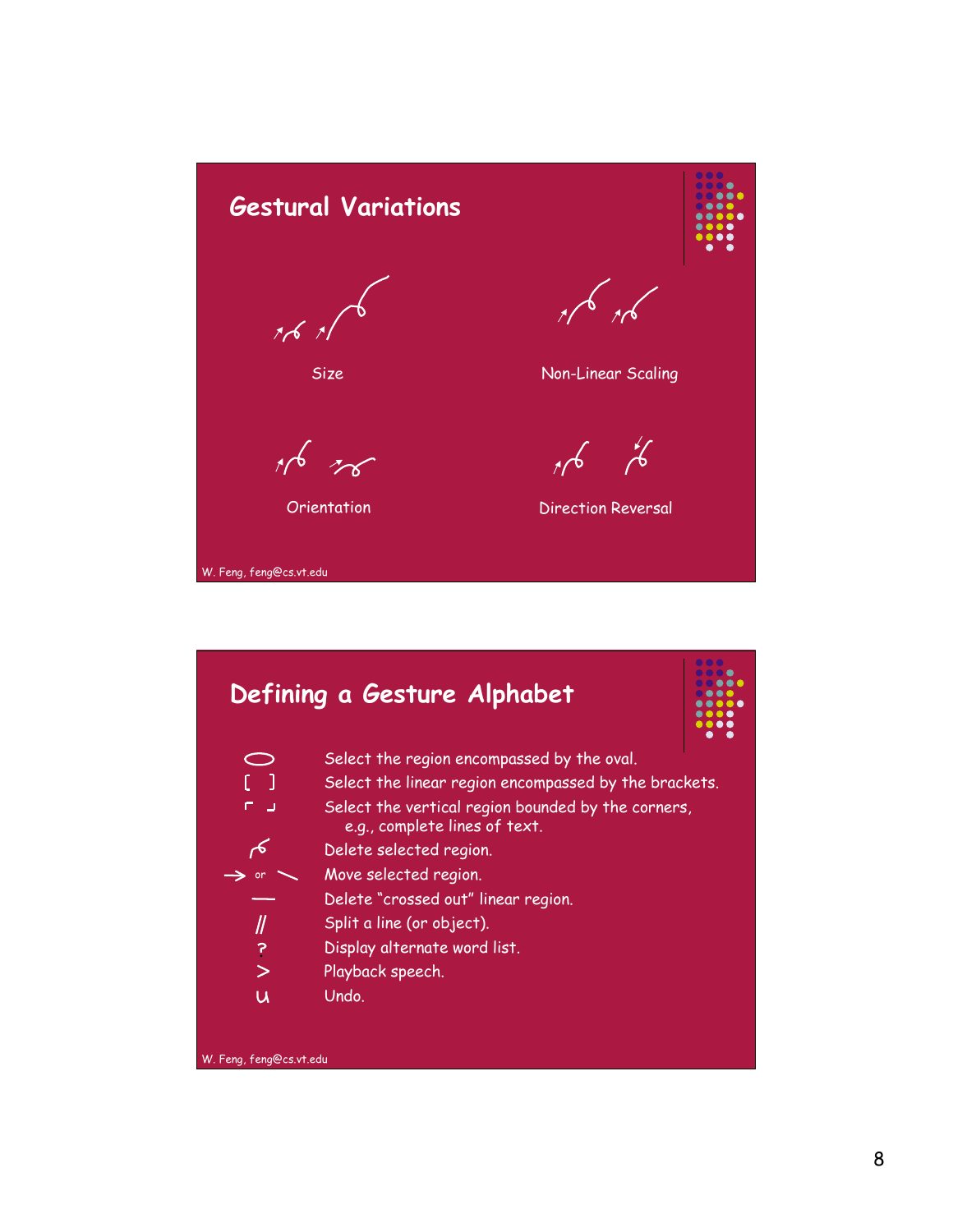

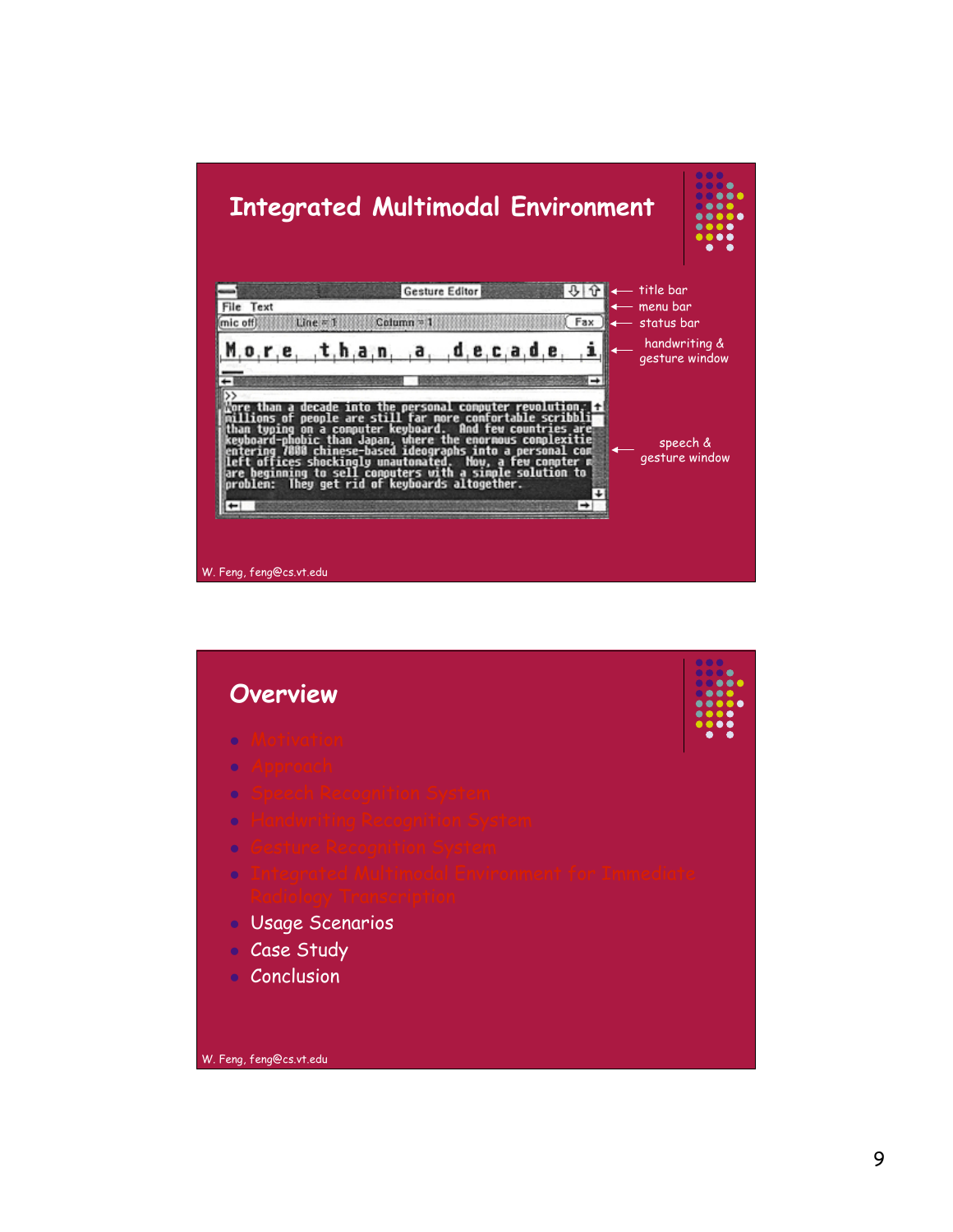

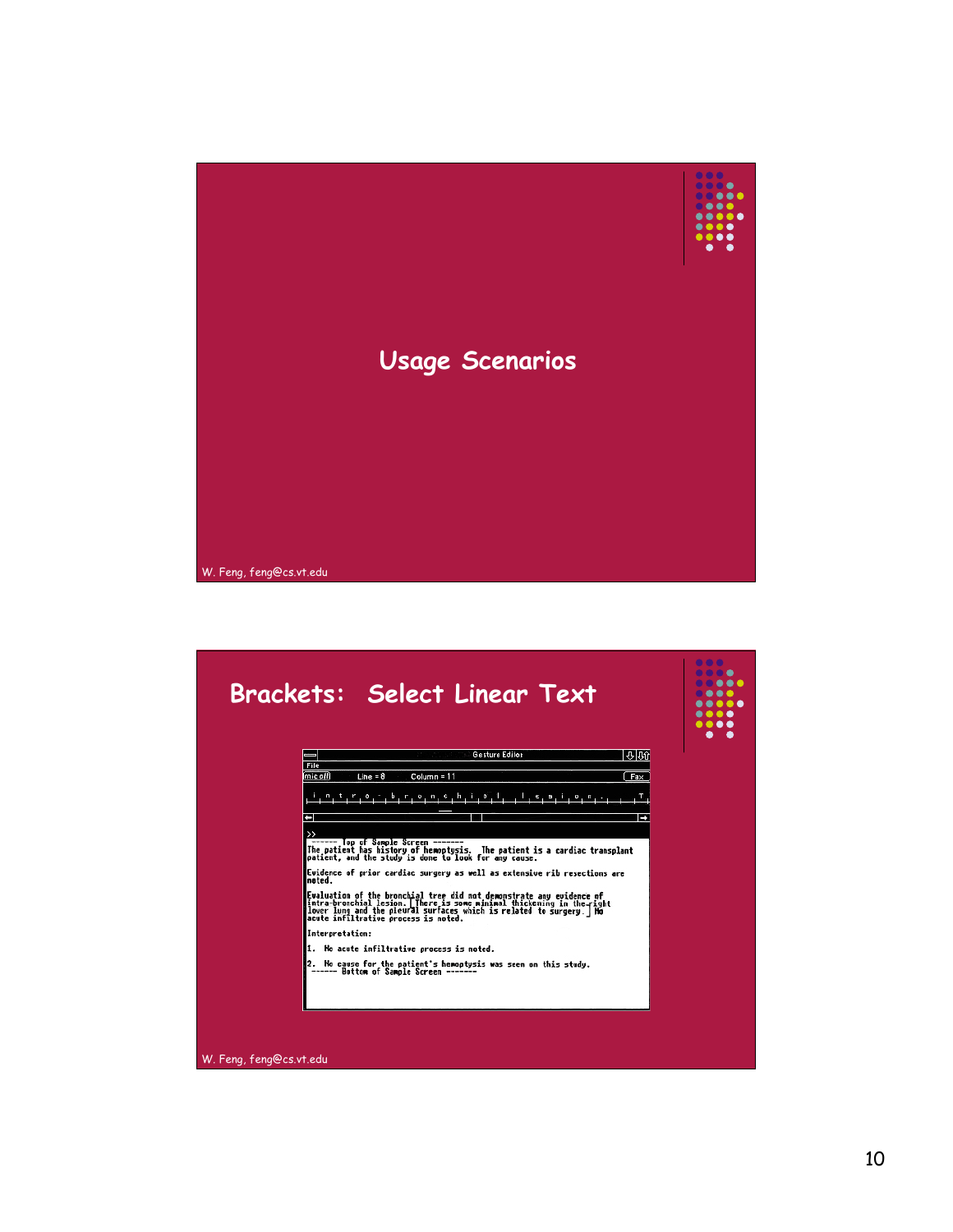

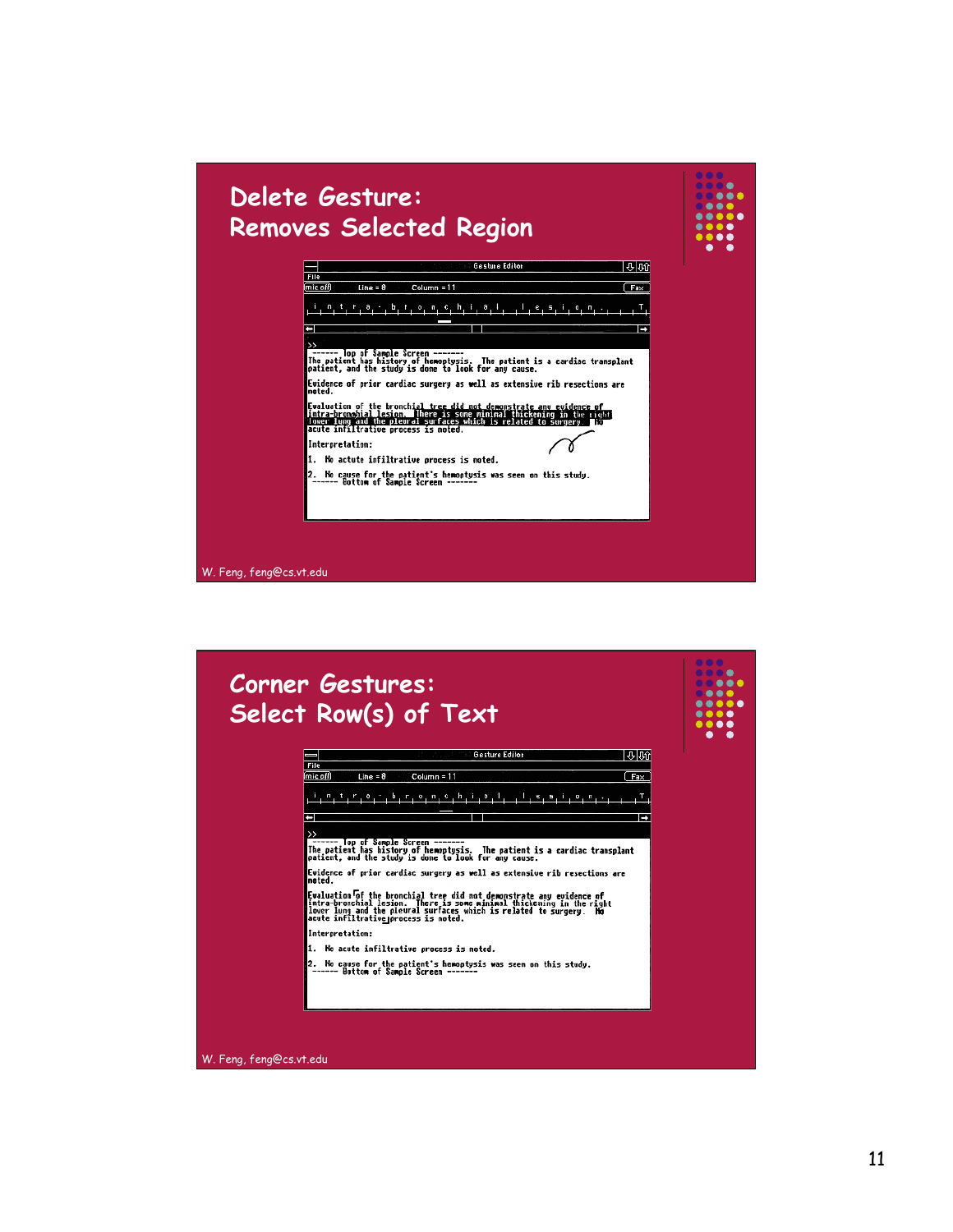|                                                                                                                                                                                                                                         | <b>I TELE</b><br>ОС |
|-----------------------------------------------------------------------------------------------------------------------------------------------------------------------------------------------------------------------------------------|---------------------|
| <b>Gesture Editor</b><br>分配                                                                                                                                                                                                             |                     |
| File<br>mic off<br>Fax<br>$Line = 8$<br>Column = 11                                                                                                                                                                                     |                     |
|                                                                                                                                                                                                                                         |                     |
| ٠<br>J                                                                                                                                                                                                                                  |                     |
| >>                                                                                                                                                                                                                                      |                     |
| ------ Top of Sample Screen -------<br>The patient has history of hemoptysis. The patient is a cardiac transplant<br>patient, and the study is done to look for any cause.                                                              |                     |
| Evidence of prior cardiac surgery as well as extensive rib resections are<br>nated.                                                                                                                                                     |                     |
| Evaluation of the bronchial tree did not demonstrate any evidence of<br>intra-bronchial(lesion.) There is some minimal thickening in the right<br>lower lung and the pieural surfaces which is related to surgery. No<br>acute infiltra |                     |
| Interpretation:                                                                                                                                                                                                                         |                     |
| 1. No acute infiltrative process is noted.                                                                                                                                                                                              |                     |
| 2. No cause for the patient's hemoptysis was seen on this study.<br>------ Bottom of Sample Screen -------                                                                                                                              |                     |
|                                                                                                                                                                                                                                         |                     |
|                                                                                                                                                                                                                                         |                     |

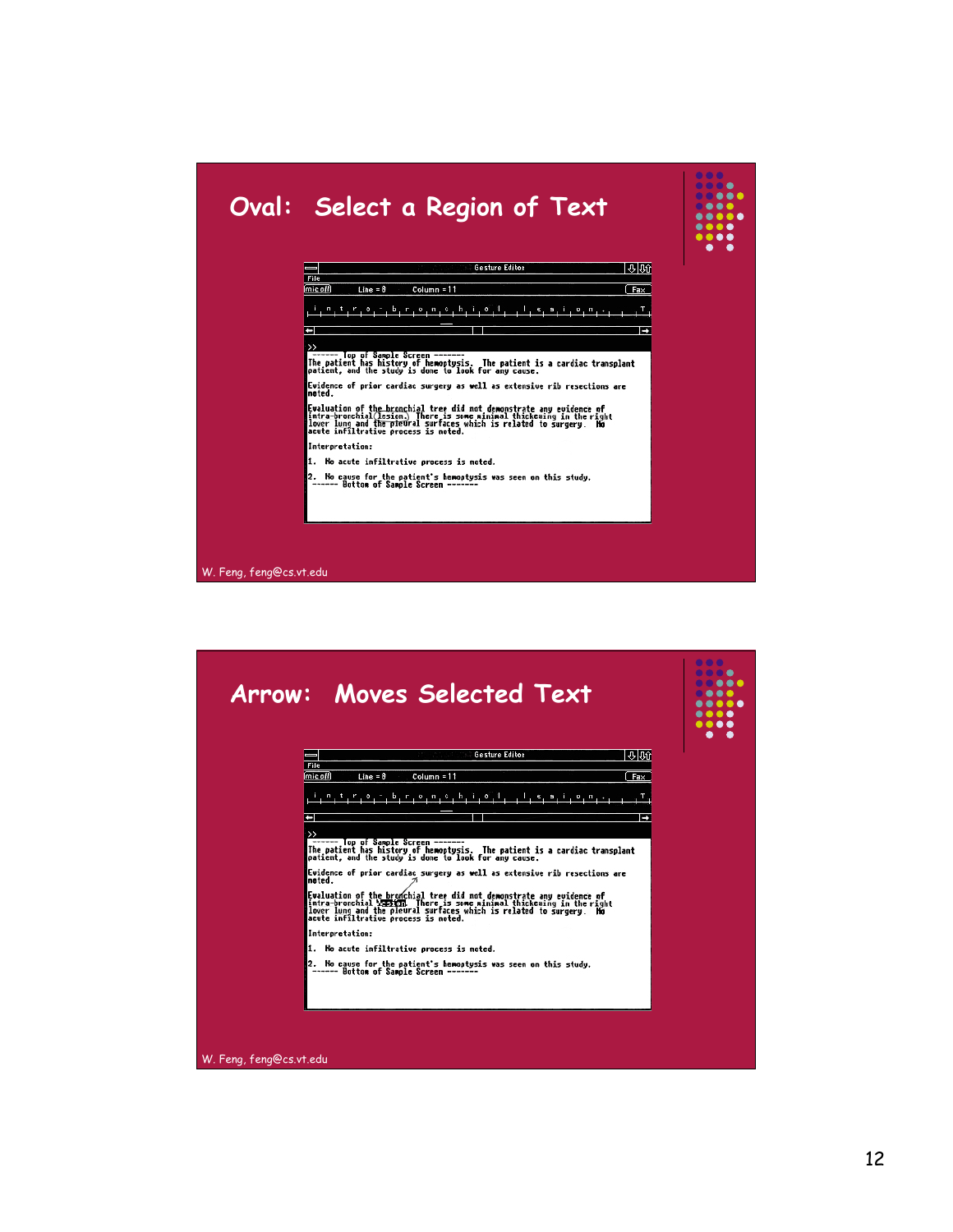

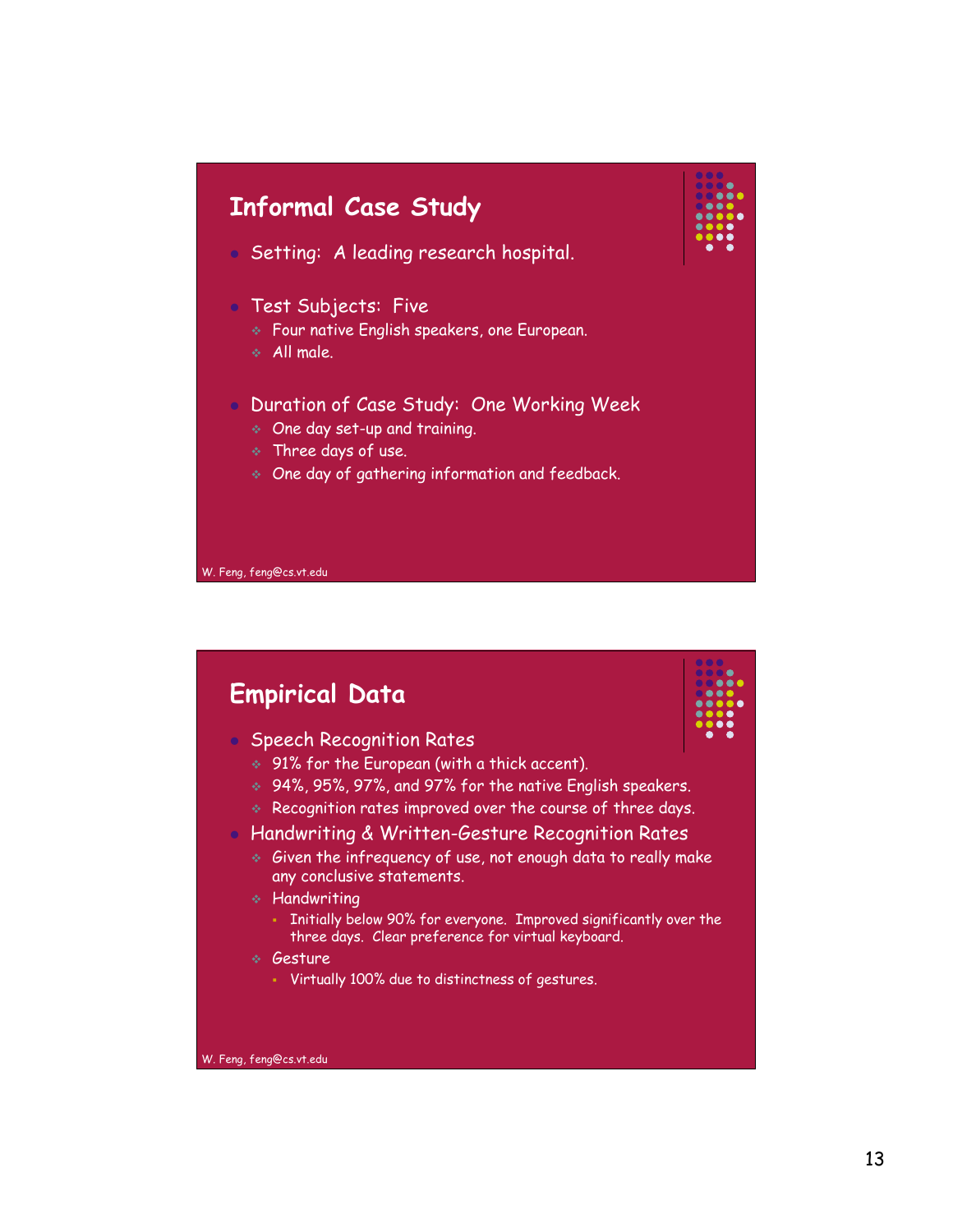# **What Test Subjects Said**

#### • The Negative

- Speaker profiles
	- Remembering to load speaker profile a priori.
	- Training the system to create a custom speaker profile.
- Turning speech recognition on and off.
- **A Having to talk in discrete speech.**
- Slower than dictating into a tape recorder.
- $\triangleq$  Requiring too much precision in handwriting.
	- Virtual keyboard preferred (<sup>a</sup> la what PDA market found out about thumbpads).

#### The Positive

- Very usable.
- Very promising and innovative use of technology for immediate transcription.